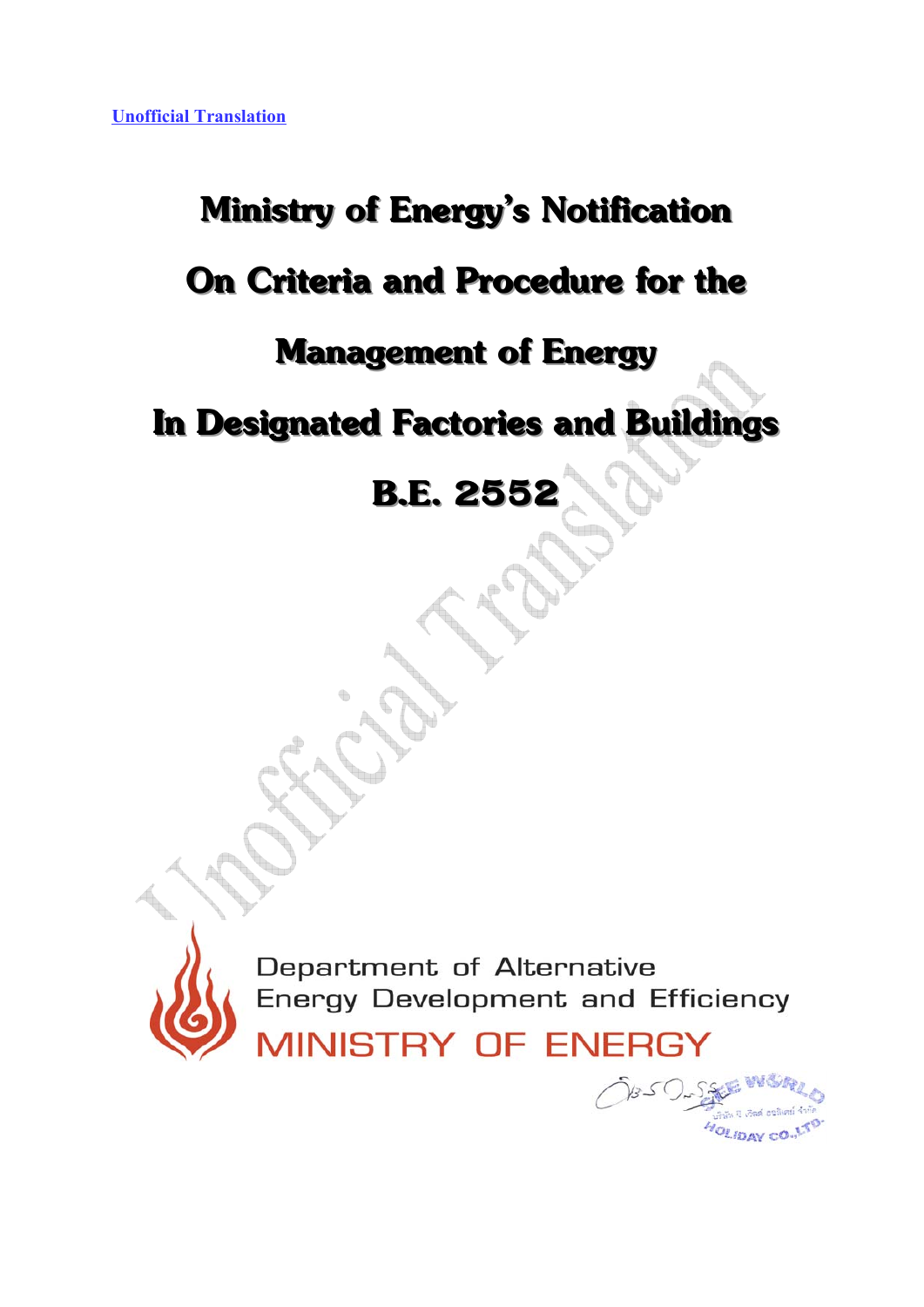### **Ministry of Energy s Notification '**

**On Criteria and Procedure for the**

### **Management of Energy**

**In Designated Factories and Buildings**

## **B.E. 2552**

© 2009, the Department of Alternative Energy Development and Efficiency (www.dede.go.th)

Translated by Direction Plan. Co.,ltd. (www.Directionplan.org)

**Remark:** Reference to Thai legislation in any jurisdiction shall be made to the Thai version only. This translation has been made so as

to establish correct understanding about this Act to the foreigners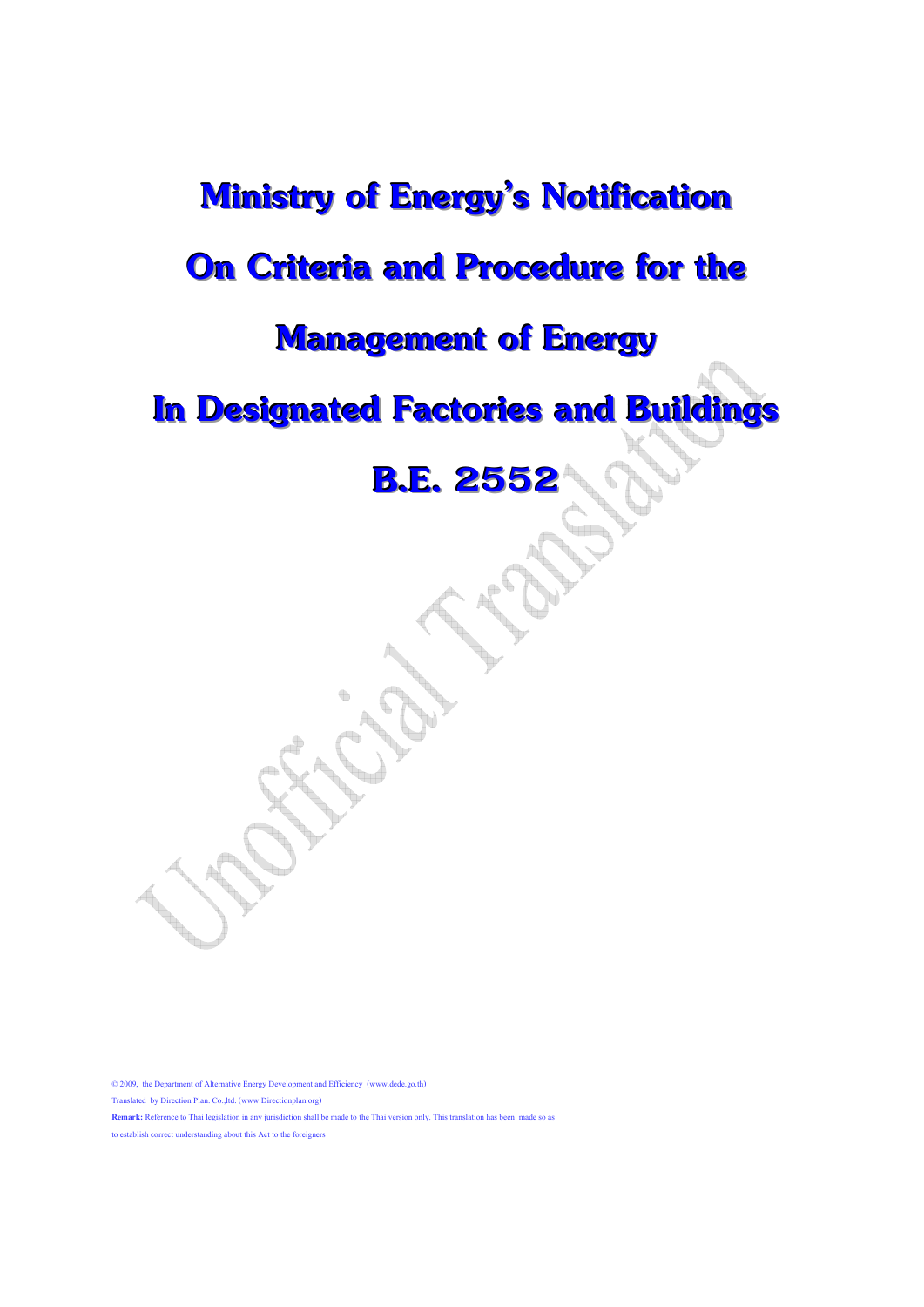

#### **Ministry of Energy Statement**

On Criteria and Procedure for the Management of Energy

In Designated Factories and Buildings

B.E. 2552

By virtue of provisions in Article 6, Article 7 paragraph one, Article 8 paragraph two, Article 9, Article 10 paragraph 2 and Article 11 paragraph two of Ministerial Regulation on the Standards, Criteria and Procedure for Energy Management in Designated Factories and Designated Buildings B.E. 2552 issued according to provisions in the Energy Conservation Promotion Act B.E. 2535, amended by the Energy Conservation Promotion Act (No. 2) B.E. 2550, which as law has some provisions concerning the limitation of individual rights and freedoms, which Article 29 in conjunction with Article 33, Article 41 and Article 43 of the constitution of the Kingdom of Thailand legislate are enacted by virtue of the provision of law. The Minister of Energy hereby issues the following announcement:

**Article 1:** In this statement:

**"Designated Factory"** means a factory that has been recognized as such by order of Royal Decree in accordance with 'Section 8'.

"**Factory Owner**" means the person(s) responsible for the administration of the factory

"**Designated Building**" means a building that has been recognized as such by order of Royal Decree in accordance with 'Section 18'.

"**Building Owner**" means those person(s) who own the building.

"**Inspector and Certifier**" means the person authorized to inspect and certify management of energy in accordance with the laws concerning the promotion of energy conservation.

"**Organization**" means a designated factory or building depending on the facility in question.

"**Inspection**" means to survey, audit and collect data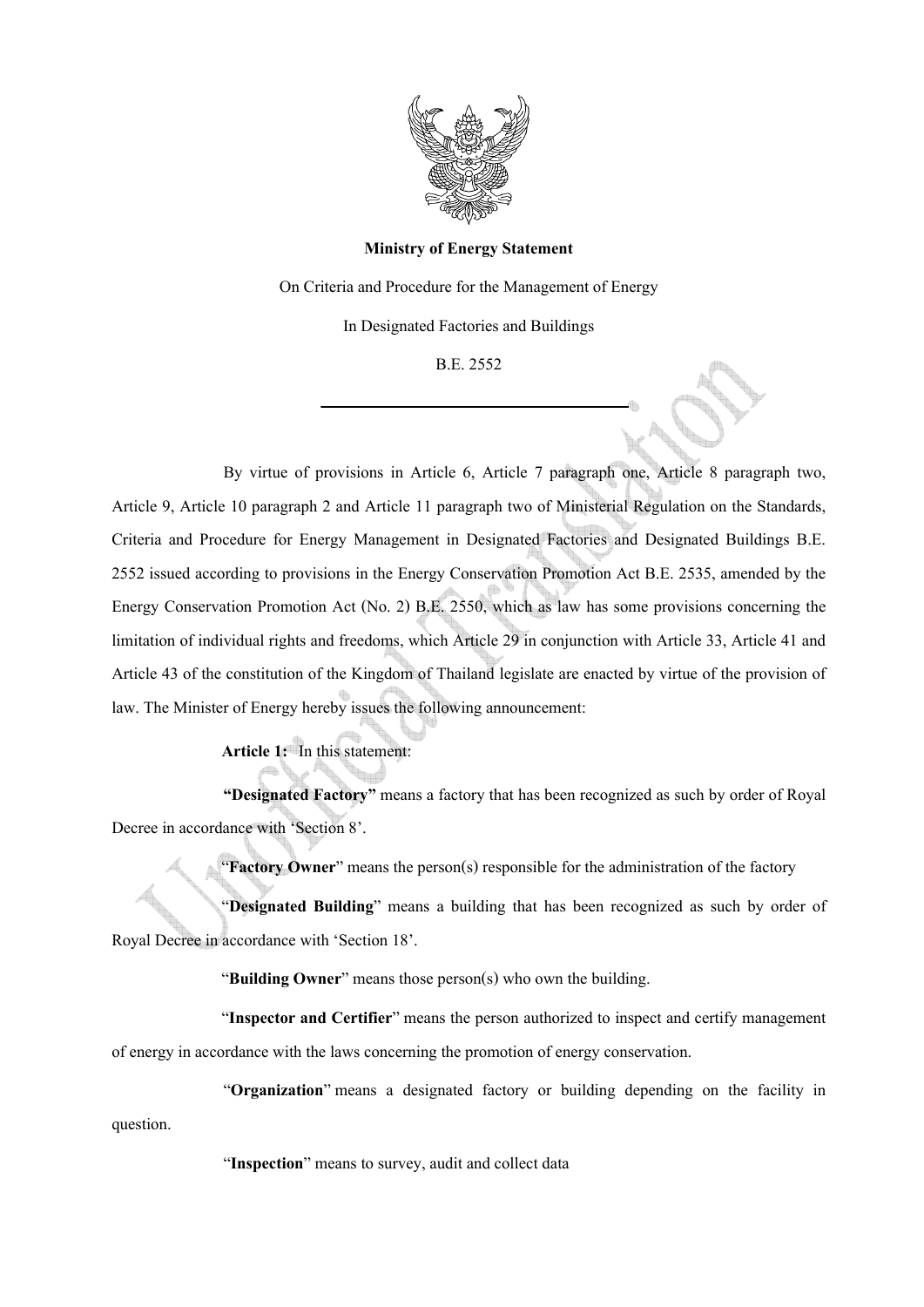"**Energy Management Working Group**" means a group of individuals appointed by the owner of the designated factory or designated building, which has been set up according to the ministerial regulations on standards, criteria and procedure for energy management in designated factories and designated buildings, and who are responsible for various aspects concerning overall energy management in the designated factory or designated building.

"**Equipment**" means machinery and material used in the designated factory or designated

building

"**Significant Energy Use**" means energy use that is of a high proportion compared to total

energy used by the organization, system or equipment

#### **Section 1**

#### **Evaluating Potential Energy Conservation**

**Article 2**: The designated factory or designated building owner is responsible for evaluating the potential energy conservation through checking and analyzing significant energy use in their designated factory or designated building in order to identify the cause of energy loss, as well as measures to reduce such loss.

An evaluation of significant energy use allows for a number of important factors to be assessed, including the amount of energy used, hours of usage and possible improvements.

**Article 3**: To evaluate the potential energy conservation outlined in 'Article 2', the designated factory or designated building owner must assess the amount of significant energy use at the organization level, product or service level and equipment level, using the criteria and procedure listed below:-

(1) Evaluation at Organization Level: The designated factory or designated building owner must collect information related to electrical system, manufacturing or services and energy used between January and December of last year. This data is analyzed in order to ascertain the amount of energy used within the system or various manufacturing processes compared to the total amount of energy used by the organization.

(2) Evaluation at Product or Service Level: The amount of energy used by the organization for manufacture and services can be divided into many different products or services, which can be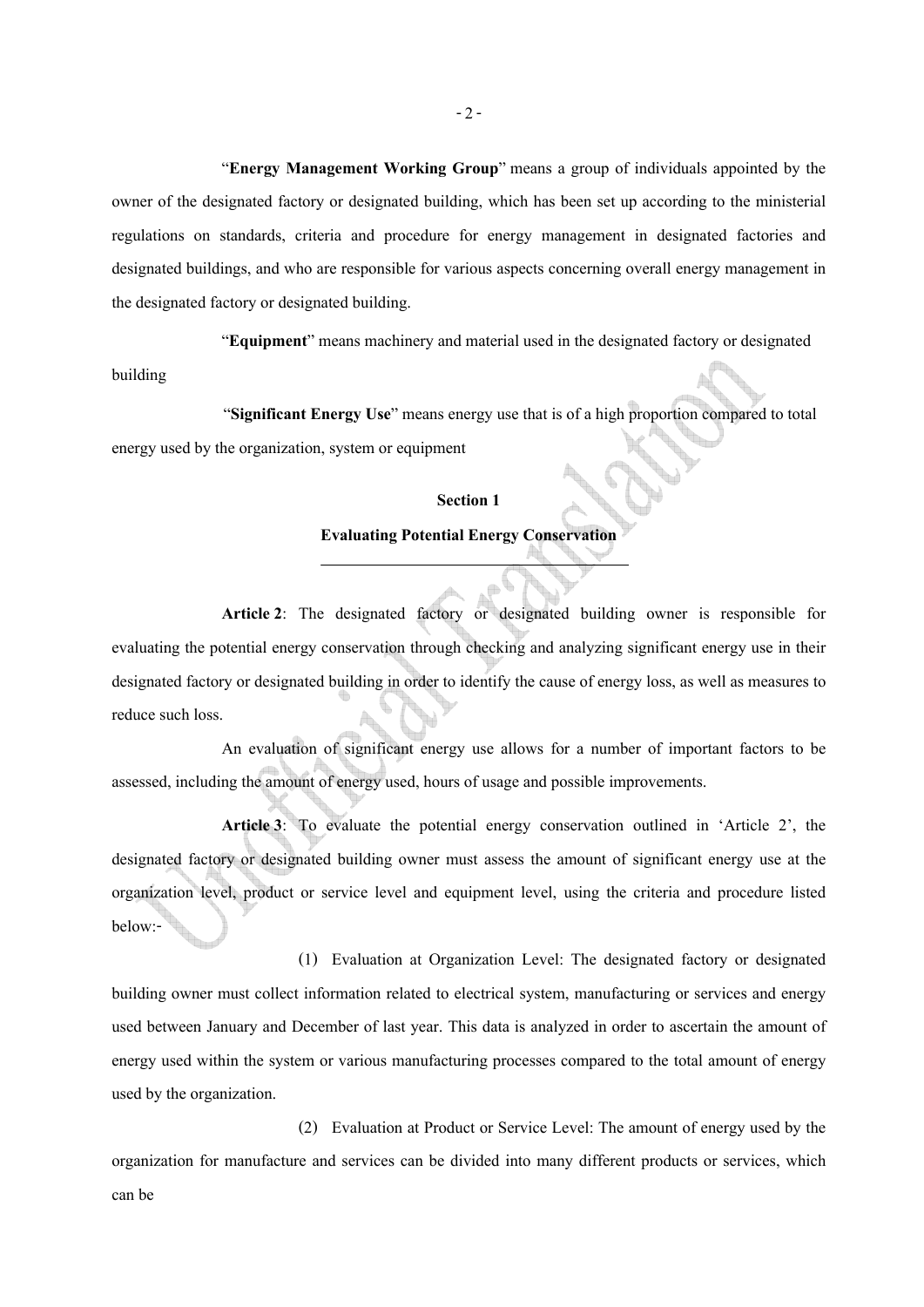compared with energy costs for manufacture or services by analyzing production or service processes and finding the specific energy consumption cost from the amount of energy used and the factors affecting energy used for each product or service using the criteria and procedures below:-

(a) Designated Factory: Determine the specific energy consumption cost using the rate of total energy usage per unit of output.

(b) Designated Building: Determine the specific energy consumption cost using the rate of the amount of total energy usage for all factors that affect energy use in the designated building. For example, the number of rooms if the building is a hotel, or the number of people receiving a service if the building is a hospital, or the total area of work space used in the case of a general building, etc.

(3) Evaluation at Equipment Level: Assess the amount of significant energy used by each major item of equipment, as well as analyzing energy efficiency and energy loss for each device.

**Article 4**: All data and results of the evaluation of potential energy conservation accrued in this section is one part of the energy management report, which must be submitted to Director-General according to guidelines outlined in 'Section 6' of this statement.

#### **Section 2**

#### **Energy Conservation Plans and Objectives**

**Article 5**: The designated factory or designated building owner is required to draft an energy conservation plan and set of objectives for their designated factory or designated building, according to guidelines outlined in 'Article 7' and 'Article 8'.

Energy conservation plans and objectives drafted according to this article are one part of the energy management report, which is to be submitted to the Director-General according to guidelines outlined in 'Section 6' of this statement.

**Article 6**: Energy conservation plans and objectives, information on energy usage, and other issues that affect energy use, as well as an evaluation of the potential energy conservation and energy conservation measures collected and prepared according to guidelines in 'Section 1' are to be used when determining energy conservation plans and objectives.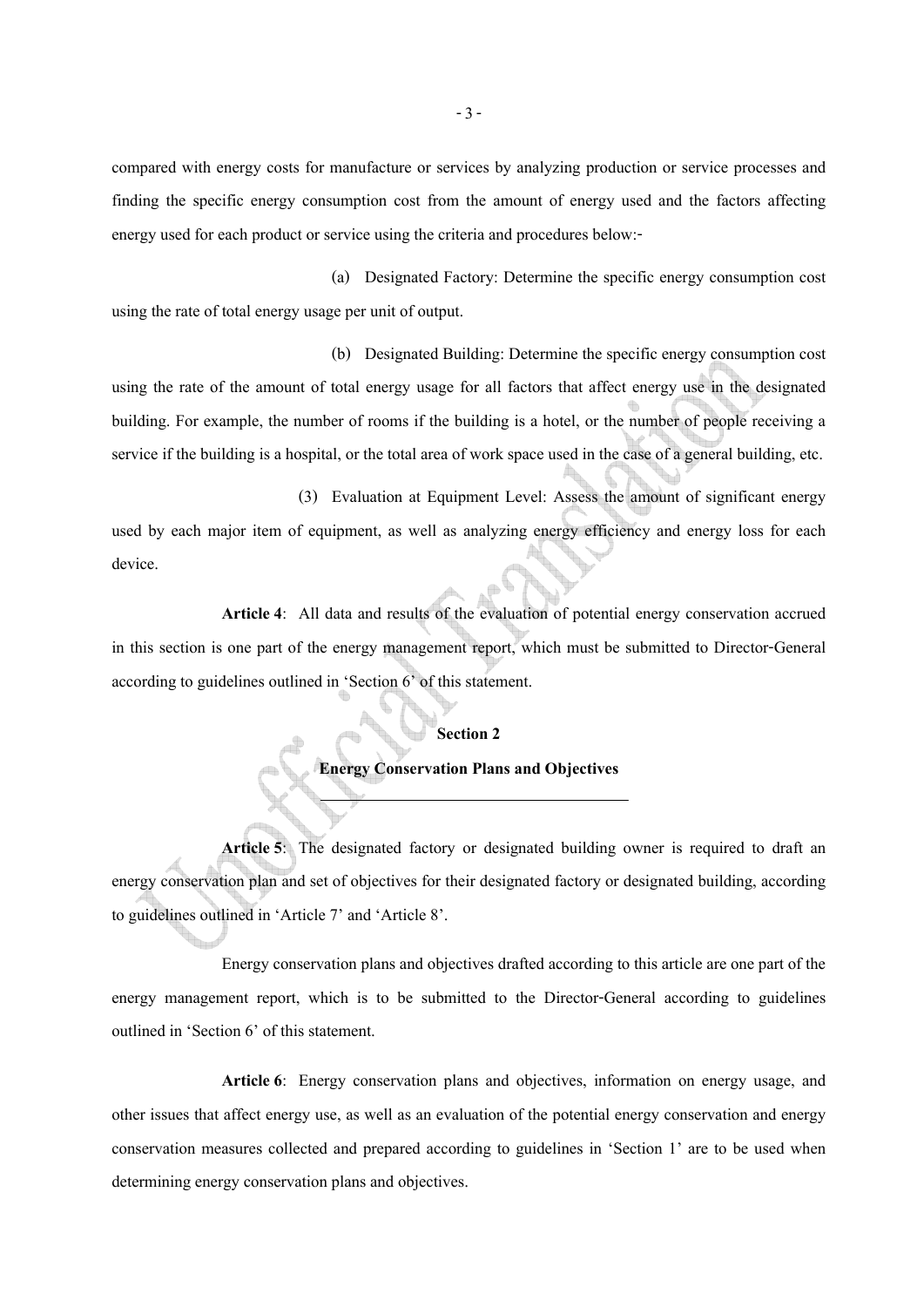**Article 7**: Energy conservation objectives drafted in accordance with this section should be separated into electrical and thermal measures and must include at least the following information:-

(1) List of energy conservation measures, as well as target indicators for each measure that are to be defined as a percentage of total energy use and which should ideally be less than last year's total.

(2) Investments and period of repayment for each energy conservation measure implemented.

**Article 8**: Energy conservation plans must be made to meet pre-determined energy conservation objectives of the designated factory or designated building, be separated into electrical and thermal measures, and must include at least the following information:-

(1) List of energy conservation measures for the Designated factory or building, along with the primary objective of each energy conservation measure implemented.

(2) Period of time taken for each energy conservation measure implemented specifying the start and end time.

Amount of investment required for each energy conservation measure

implemented.

(4) List the person(s) responsible for carrying out each energy conservation measure.

**Article 9**: The energy conservation plan drafted in 'Article 8' enables the designated factory or designated building owner to draft training programs and activities to promote energy conservation, which must include at least the following information:-

(1) List of training courses or activities to be implemented to promote energy

conservation

(2) Participant target group

(3) Amount of time used for training or activities to promote energy

conservation.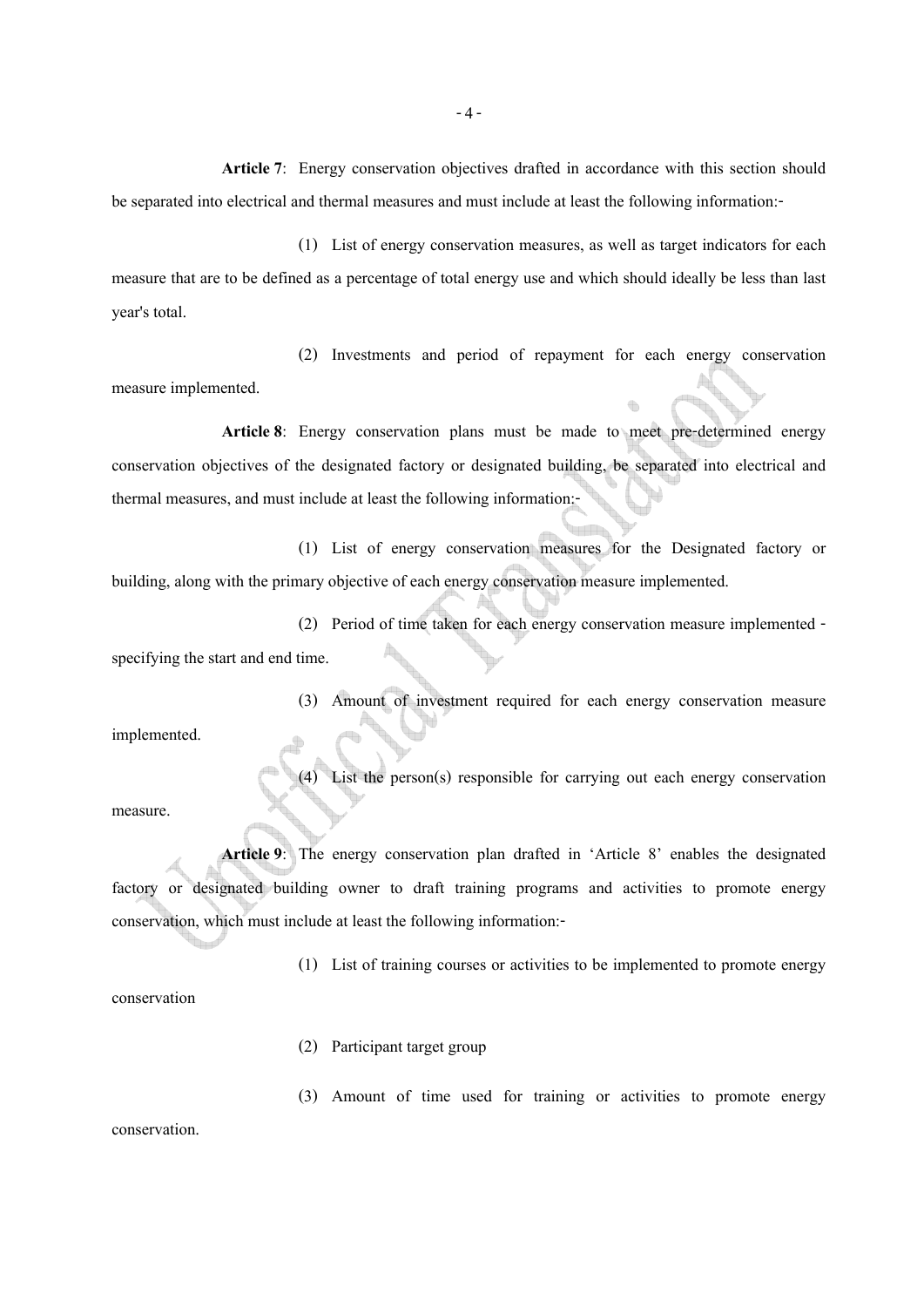(4) The person(s) in charge of each training courses or activity designed to promote energy conservation.

**Article 10**: The designated factory and designated building owners are responsible for distributing plans of training programs and activities designed to promote energy conservation to all personnel in the factory or building, so as to ensure staff are thoroughly aware of all aspects of the plan.

#### **Section 3**

#### **Implementation, Inspection and Analysis of Energy Conservation Plans and Objectives**

**Article 11**: The designated factory and designated building owners must oversee the implementation of energy conservation plans, as well as training programs and activities to promote energy conservation outlined in 'Section 2'.

**Article 12**: For the successful implementation of 'Article 11', designated factory and/or designated building owners are required to set up an energy management working group to oversee the person(s) responsible for implementing each respective energy conservation measure, as well as the promotion of energy conservation training and activity programs in the designated factory or designated building. A report on the effect of the plans on overall energy management should be completed regularly.

**Article 13**: Upon receipt of the report outlined in 'Article 12', the energy management working group will monitor and analyze the results to ascertain whether the objectives of the plan were met.

Inspection and analysis is to be carried out over an appropriate period of time (at least three months per time) and will assess measures defined in energy conservation plans and training and activity programs for the promotion of energy conservation.

Should the results indicate that the plans are not meeting preset targets the energy management working group must identify the reasons behind this using criteria and methods and recommend possible solutions in the report outlined in 'Article 14', in order to help revise or update further plans and objectives for energy conservation.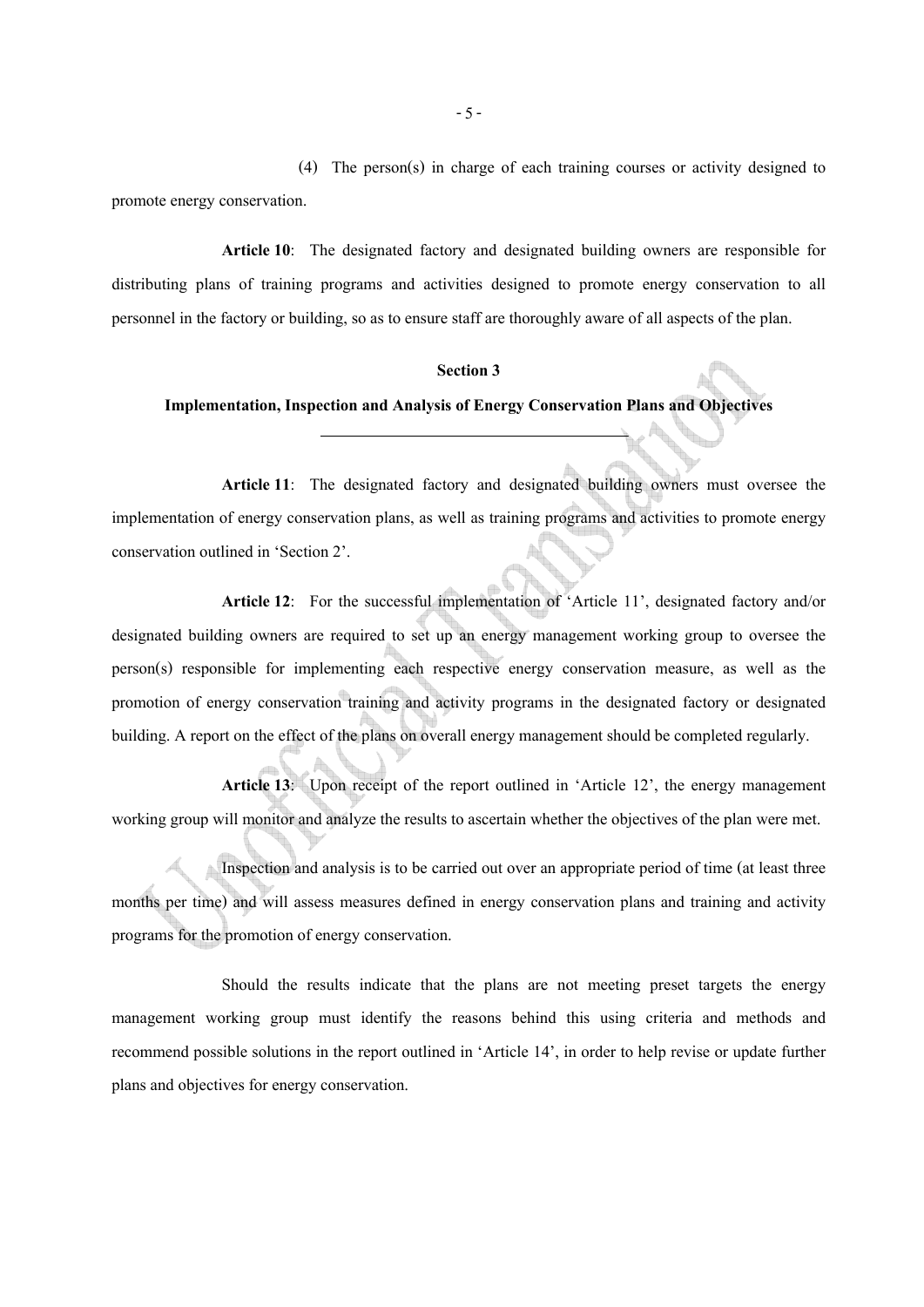**Article 14**: During the inspection and analysis of energy conservation plans and objectives outlined in 'Article 13', the factory or building owner must assign the energy management working group to compile a report based on results of inspection and analysis of energy conservation plans and objectives, along with training programs and activities to promote energy conservation. The report must contain at least the following information:-

(1) Progress summary of implementation of the energy conservation plan, which must at least include a detailed list of all energy conservation measures, their implementation status and problems and obstacles encountered during implementation (if any).

(2) Results of Inspection and analysis of energy conservation plans and objectives for electrical and thermal measures, which must include at least the following information:-

(a) List of each energy conservation measure implemented

(b) Amount of time required to implement energy conservation measures outlined in plan and amount of time actually required in practice

- (c) Current implementation status
- (d) Capital investment outlined in the plan and the actual investment
- (e) Results of energy conservation conceived in plan and actual outcome
- (f) Problems and obstacles encountered during the operation
- (g) Comments and suggestions

(3) A summary of the implementation process for training courses and activities to promote energy conservation, including the names of training courses or activities, their implementation status, problems and obstacles encountered (if any) and number of participants.

A report on the inspection and analysis of energy conservation plans and objectives drafted in accordance with guidelines outlined in this article shall comprise one part of the overall energy management report, which is to be submitted to the Director-General according to guidelines outlined in 'Section 6' of this statement.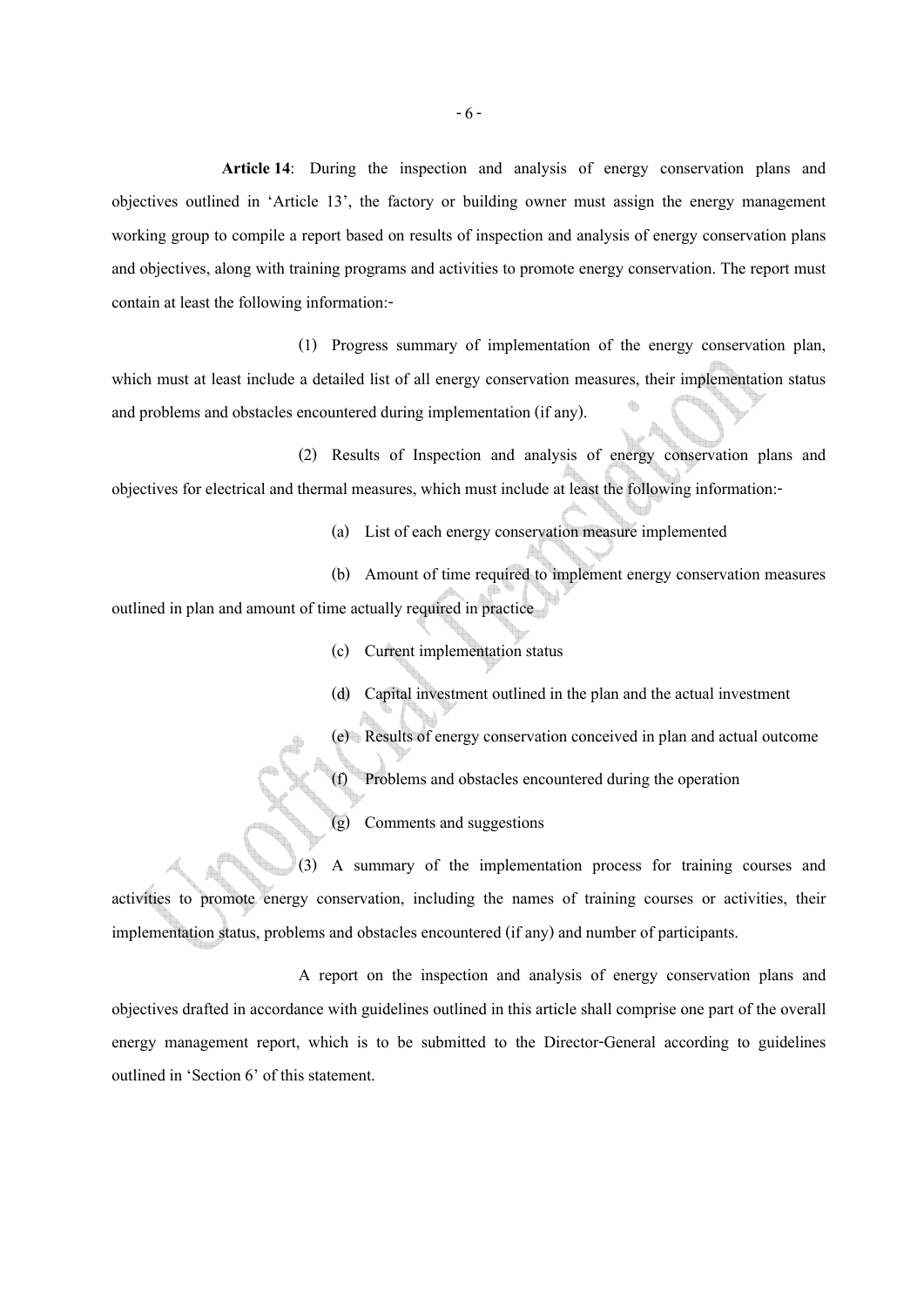#### **Section 4**

#### **Monitoring and Evaluating Energy Management: Review, analysis and resolving shortcomings**

#### **Part 1**

#### **Monitoring and Evaluating Energy Management**

**Article 15:** Designated factory and designated building owners must carry out monitoring and evaluation of energy management via an internal inspection, which must be conducted at least once a year in accordance with the following criteria and procedures:-

(1) The energy management working group it required to meet with the factory or building owner to appoint a board of inspectors to assess the management of energy within the organization. This group should consist of at least two individuals who possess knowledge and understanding of energy management, and who are impartial and independent of the work conducted at the facility.

(2) The designated factory or designated building owner is required to sign an appointment order for inspectors assigned to assess energy management within the organization and inform all personnel so they are thoroughly aware of such action.

(3) The board of inspectors assigned to assess energy management within the organization must accurately verify that the designated factory or designated building is operating in accordance with the law, especially with regards to the following:-

(a) Setting up an energy management working group

(b) Evaluation of initial energy management status when energy management is being implemented for the first time

(c) A written policy on energy conservation, which must be signed by the factory or building owner and distributed within the organization

(d) Evaluating potential energy conservation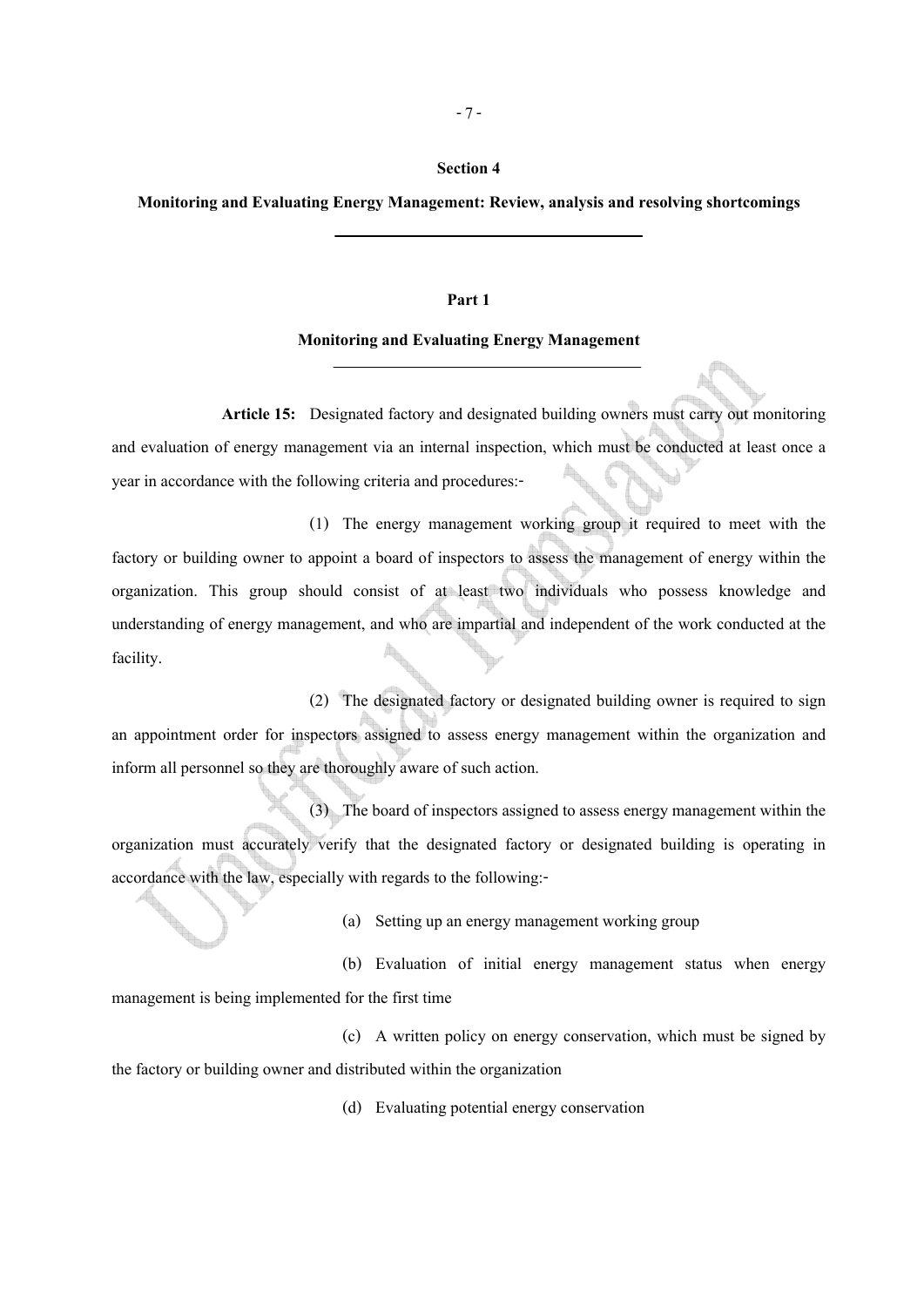(e) Energy conservation plans and objectives, and training programs

and activities to promote energy conservation

(f) Implementation of energy conservation plans and inspection and analysis of energy conservation plans and objectives

- (g) Monitoring and evaluation of energy management
- (h) Review, analysis and resolving shortcomings of energy

management

**Article 16**: For the purpose of monitoring and evaluation of energy management outlined in this section, the energy management working group must collect all relevant documents and evidence related to energy management in the designated factory or designated building and submit them to the inspectors for use in their assessment of energy management within the organization.

**Article 17**: Inspectors assigned to assess energy management within the organization shall examine all relevant documents and evidence outlined in 'Article 16' and determine whether documentation is complete or not. This may include inquiries or interviews with personnel in the designated factory or designated building and a summary of the monitoring of energy management, which is to be signed by chairman of the inspection board and submitted to the energy management working group and designated factory or designated building owner.

The energy management monitoring and evaluation summary compiled by the inspection board outlined in paragraph one shall comprise one part of the energy management report and is to be submitted by the designated factory and designated building owners to the Director-General according to guidelines outlined in 'Section 6' of this statement.

#### **Part 2**

#### **Energy Management: Review, Analysis and Resolving Shortcomings**

**Article 18**: After the inspectors have conducted monitoring and evaluation of energy management outlined in 'Part 1', designated factory and designated building owners can review, analyze and resolve shortcomings over an appropriate period of time (at least once a year). The results of the monitoring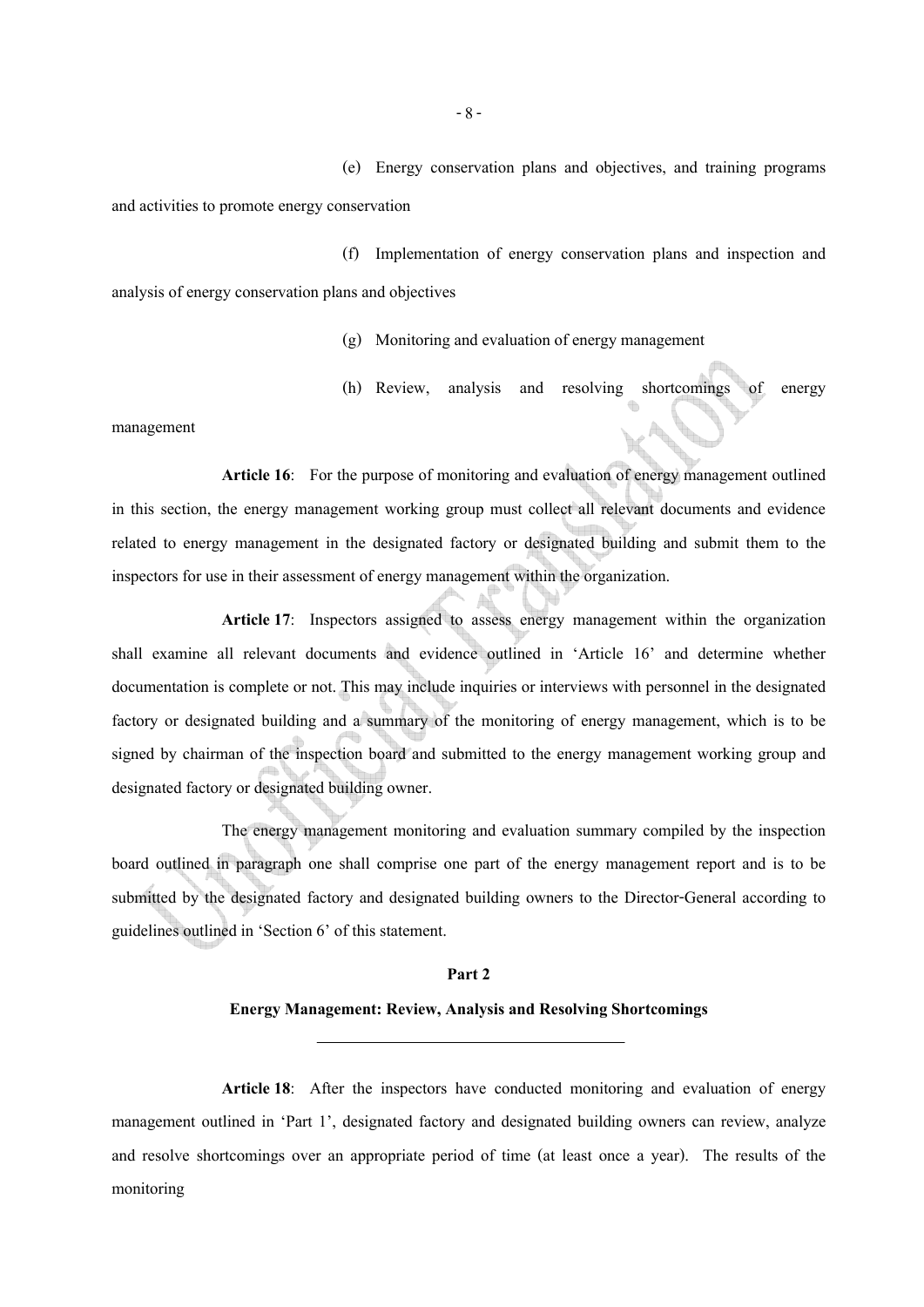process outlined in 'Article 17' can be analyzed to determine suitability and possible improvements to energy management in the facility.

As outlined in paragraph one, the energy management working group of the designated factory or designated building shall arrange a meeting in the organization to review and analyze energy management and identify solutions to shortcomings at the facility. The findings of the meeting should be given to the designated factory or designated building owner, which must at least include a results of the energy management review conducted at each step as outlined by the Ministerial Regulation which are appropriate or should be improved.

 Possible improvements to resolve shortcomings detected at each step, if it is agreed that improvements should be made, shortcomings should be identified.

The meeting outlined in the second paragraph must be attended by representatives from agencies within the designated factory or designated building, who should use the occasion to express their thoughts on energy management in the designated factory or designated building.

**Article 19**: The designated factory and designated building owner can use the results of the review, analysis and solutions outlined in 'Article 18' to improve and develop energy management to render it more efficient and swiftly resolve any shortcomings.

**Article 20:** The designated factory or designated building owner is required to disseminate the results of the meeting, together with the review, analysis and resolving shortcomings of energy management to all personnel at the facility.

The findings of the review, analysis and resolving shortcomings of energy management outlined in 'Article 18' shall comprise one part of energy management report and is to be submitted to the Director-General by the designated factory and/or designated building owner according to guidelines outlined in 'Section 6' of this statement.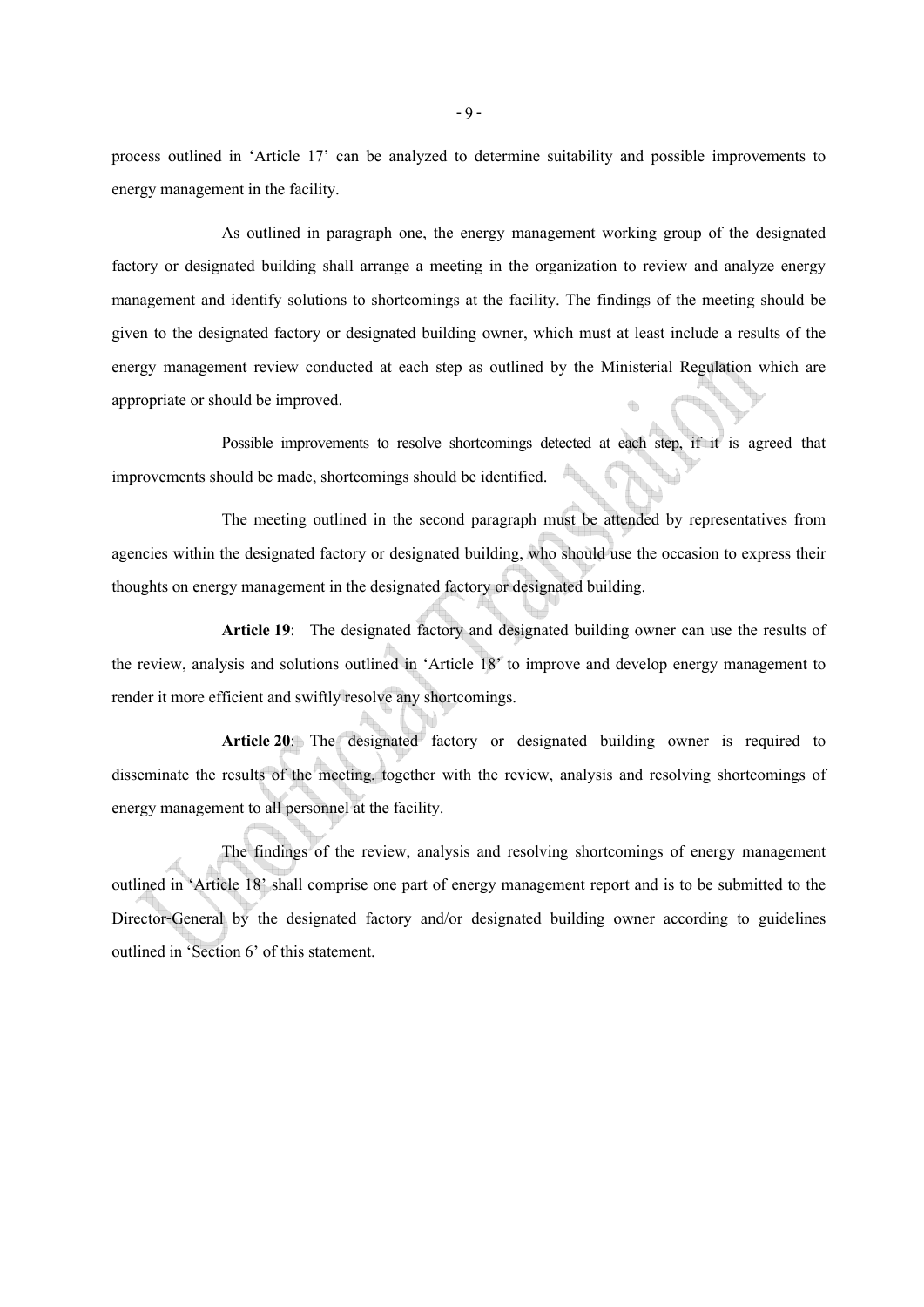#### **Section 5**

#### **Inspection and Certification Procedure for Energy Management**

**Article 21**: The designated factory or designated building owner must draft an energy management report for the facility on an annual basis.

In the event that the Director-General has authorized a person or entity to investigate and certify energy management instead of an official, the aforementioned report can be reviewed and approved by an inspector and received certification before being submitted to the Director-General.

**Article 22:** The energy management report outlined in 'Article 21' shall comprise one part of the audit and certification report that must be submitted to the Director-General according to guidelines outlined in 'Section 6' of this statement.

**Article 23**: The inspector shall review the energy management report for the designated factory or designated building and consider the accuracy and completeness of all documents and evidence submitted. This may also include inquiries or interviews with relevant personnel according to following procedure:-

(1) Energy management working group

(2) Evaluating initial energy management status

(3) Energy conservation policy

(4) Evaluating potential energy conservation

(5) Defining energy conservation plans and objectives, together with training programs and activities to promote energy conservation

(6) Implementation of energy conservation plans and monitoring and analysis of energy conservation plans and objectives

(7) Monitoring and evaluation of energy management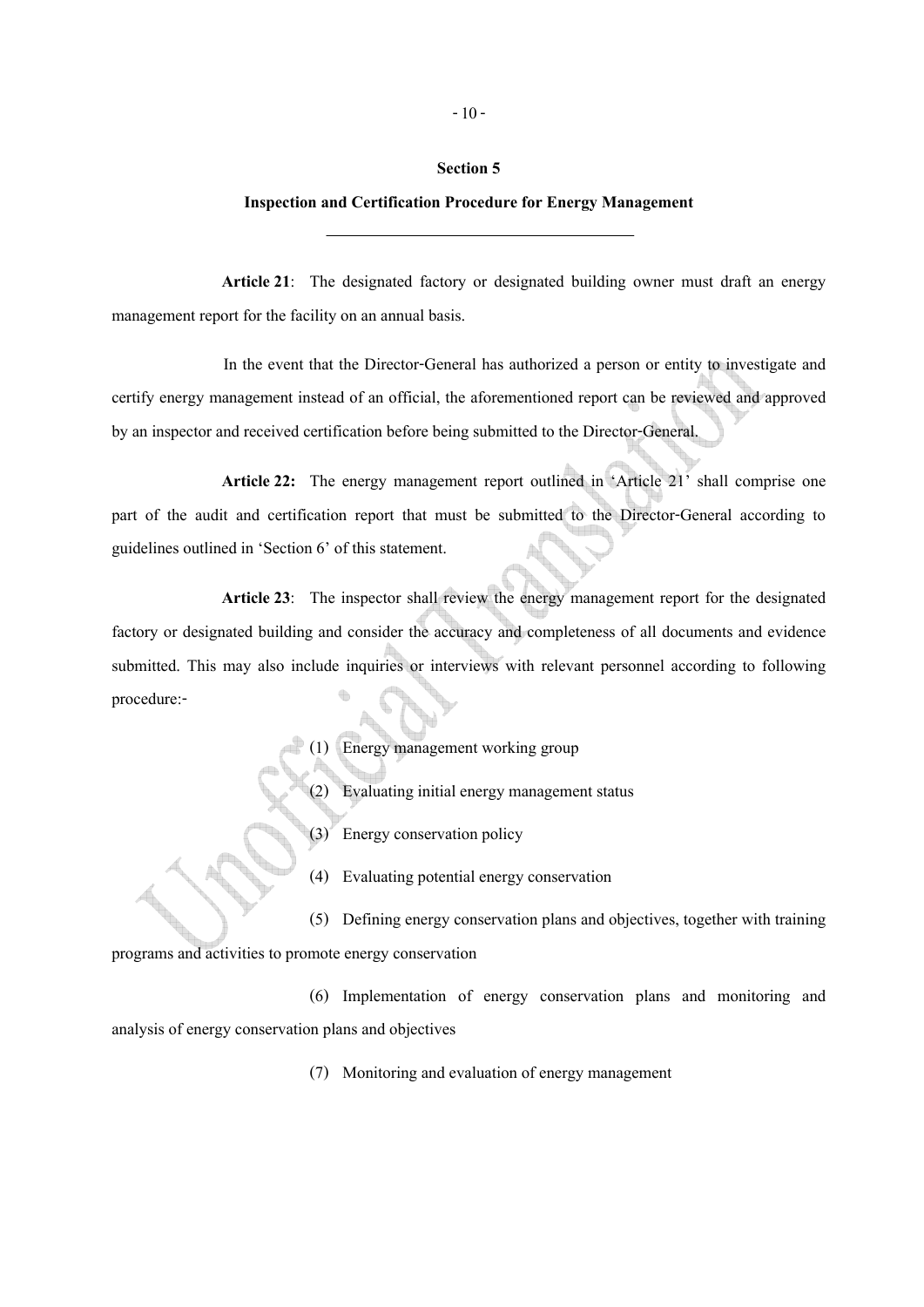#### (8) Review, analysis and resolving shortcomings in energy management

**Article 24**: To check the accuracy and completeness of energy management report outlined in 'Article 23' the following criteria be taken into consideration:-

(1) Determine if energy management practices at the designated factory or designated building are consistent with defined energy management procedure by reviewing evidence and documents, interviews with relevant personnel and practices at the facility.

(2) Regarding criteria considered consistent with requirements of energy management procedure; if the designated factory or designated building owner fully adheres to all stipulated requirements it shall be deemed that practices comply with requirements and the inspector shall validate the assessment.

(3) Regarding criteria considered inconsistent with the requirements of energy management procedure; if the designated factory or designated building owner fails to adhere to all requirements, or does adhere to requirements but some shortcomings are detected, practices shall be deemed not to comply with the requirements. Inconsistencies can be divided into the following two categories:-

(a) Major inconsistencies include no documents on energy management or no evidence of practices deemed in accordance with the provisions of energy management procedure outlined in the Ministerial Regulation.

#### **Practices deemed major inconsistencies include:-**

(a.1) No document issuing orders to set up of an energy management working group; authority and responsibilities of working group not defined according to provisions outlined in the Ministerial Regulation.

(a.2) No initial evaluation of status of energy management in subunits according to structure and overall perspective of factory or building when energy management is implemented for the first time.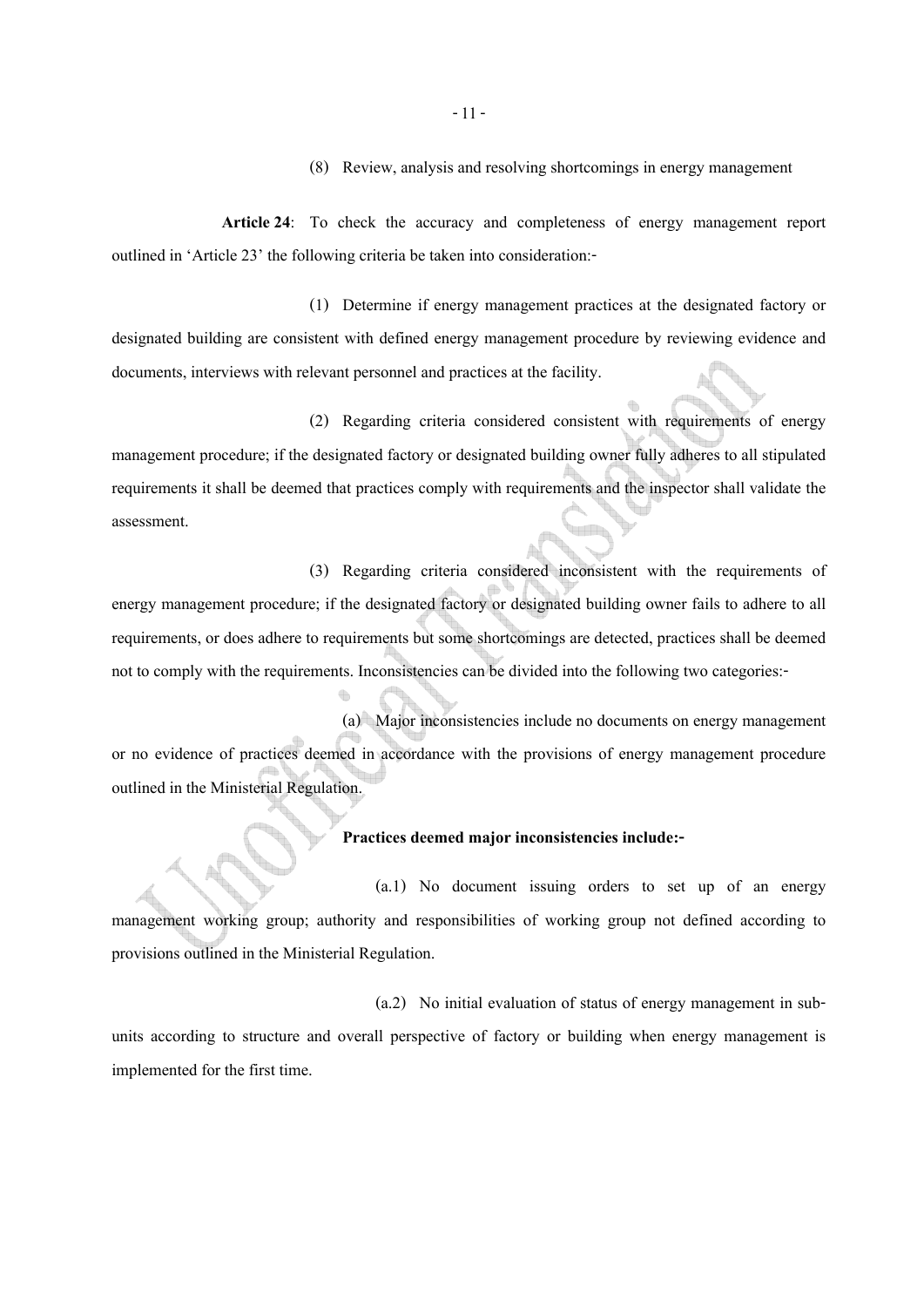(a.3) No energy conservation policy document; no important matters outlined in energy conservation policy according to provisions stipulated in the Ministerial Regulations; no evaluation of potential energy conservation according to the criteria and procedure set forth in this statement.

(a.4) No specified energy conservation plans and objectives according to the criteria and procedure set forth in this statement; no specified training and activity programs to promote energy conservation.

(a.5) No inspection and analysis of energy conservation plans and objectives according to criteria and procedure set forth in this statement; no monitoring results of training courses and activities to promote energy conservation.

(a.6) No documents issuing orders to appoint an inspectors to evaluate energy management within the organization; no assessment of energy management according to the criteria and procedure set forth in this statement; no review, analysis or resolving of shortcomings of energy management according to the criteria and procedure set forth in this statement; no monitoring and evaluation of energy management proposed by energy management working group for review, analysis and resolving of shortcomings of energy management in the entire year; no review, analysis or resolution of shortcomings of energy management.

(a.7) No dissemination of orders to set up energy management working group; no dissemination of orders to appoint an inspectors to assess energy management within the organization; including no dissemination by any means of energy conservation policy, training courses and activities to promote energy conservation to personnel in the Designated factory or building.

 If the factory or building owner carries out energy management practices deemed major inconsistencies the inspector shall see that the assessment is not validated.

(b) Minor inconsistencies refer to inconsistencies with documents, as well as inconsistencies or discrepancies in practices.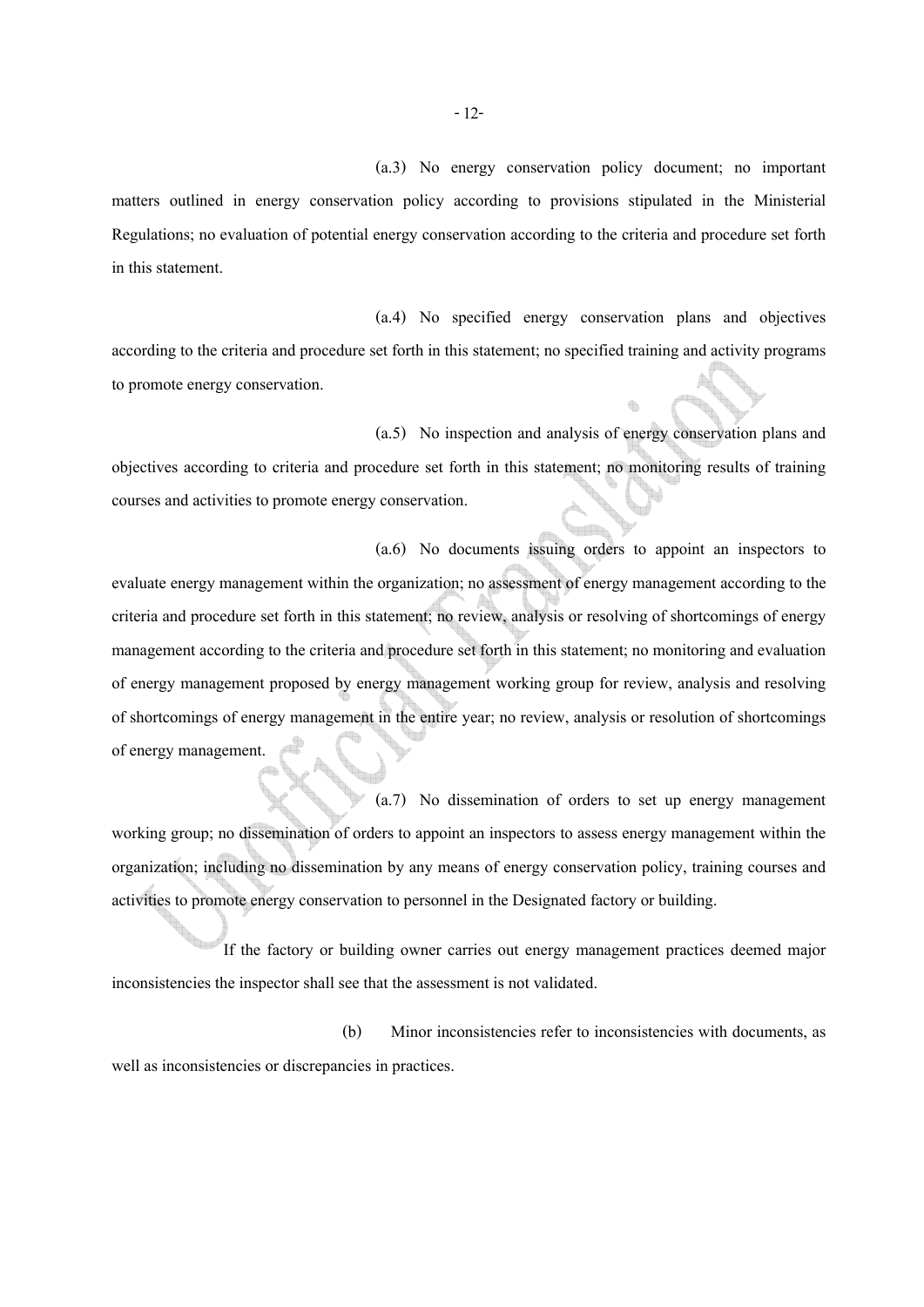#### **Practices deemed minor inconsistencies include:-**

(b.1) Orders have been issued to an energy management working group; orders have been issued to appoint inspectors to evaluate energy management within the organization; an energy conservation policy has been drafted but has not yet been signed by the factory or building owner.

(b.2) The authority and responsibilities of the energy management

working group have been defined and are consistent with important provisions outlined in the ministerial regulations; evaluation of initial energy management status does not include all sub-units structures of the factory or building; or evaluation of initial energy management status does not include all elements required; energy conservation policy is consistent with some important provisions outlined in the ministerial regulations; an evaluation of potential energy conservation has been carried out; assessment of energy management and review, analysis and resolution of shortcomings has been carried out but only for some articles or in incomplete according to the criteria and procedure set forth in this statement.

(b.3) Measure and analyze data obtained from the evaluation of potential energy conservation, including audit and analysis of data used to define electrical and thermal energy conservation measures and the audit and analysis of data for each measure in energy conservation plans and objectives not correct according principles of engineering; results of monitoring training and activities to promote energy conservation not in line with defined plan.

(b.4) Orders disseminated to set up energy management working group; appoint inspectors to assess energy management within the organization; energy conservation policy; training programs and activities to promote energy conservation using any one defined procedure, but factory or building personnel have not been informed, etc.

 If the designated factory or designated building owner carries out energy management practices deemed to be minor inconsistencies, the auditor shall validate the assessment, but shortcomings must be resolved in the following year.

**Article 25**: The inspection and certification report on the management of energy in the factory or building outlined in 'Article 23' allows for inspectors to provide feedback on how energy management practices can be improved. If the factory or building owner is inconsistent with provisions of energy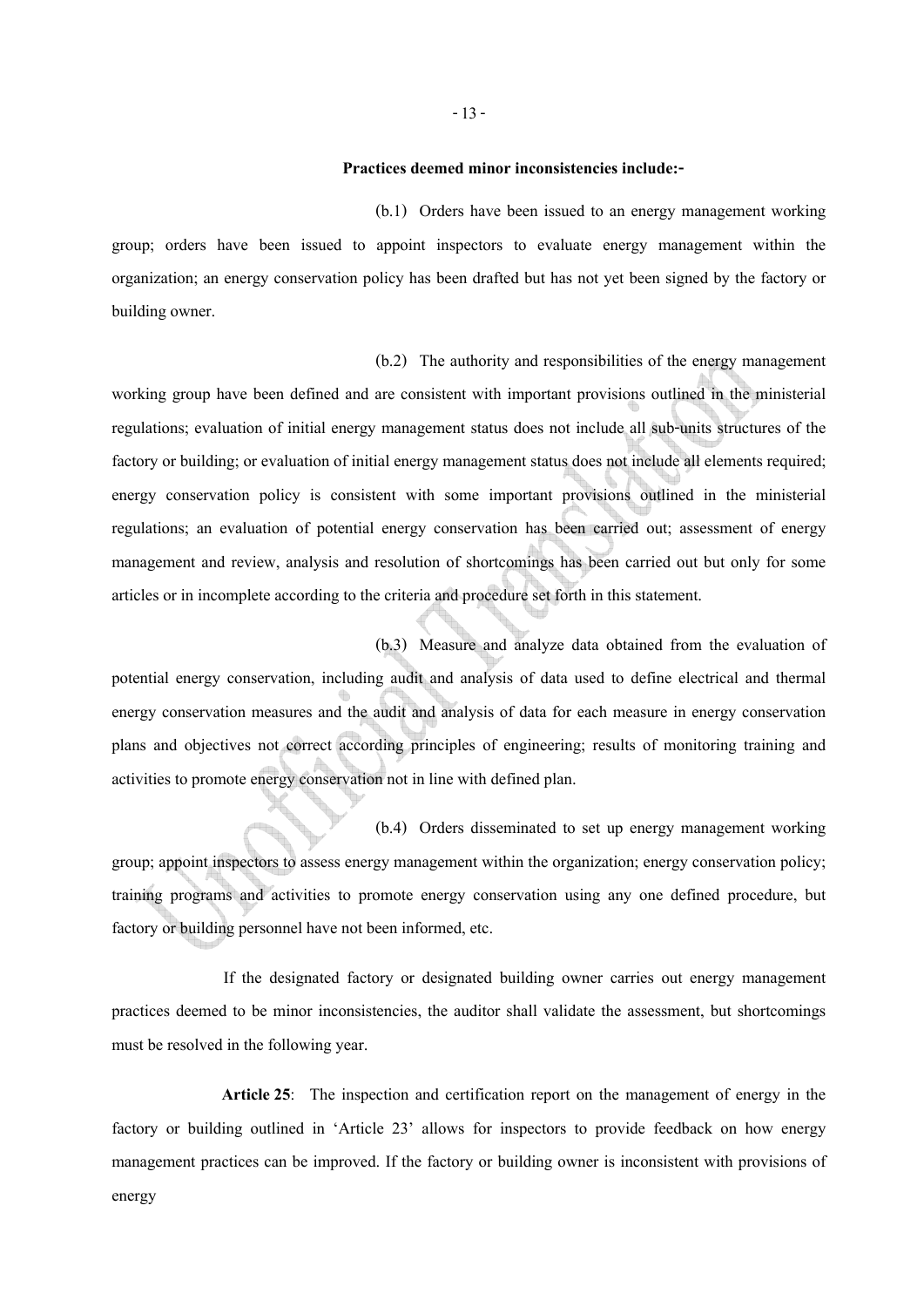management procedure or no shortcomings were detected, there still may be opportunity to improve operations at each step which will still render it better than before.

**Article 26**: Inspectors must prepare an energy management inspection report according to specified requirements, which must at least include the name of the evaluation report, an assessment of whether there is or evidence - in the event that there is evidence, the name of evidence must be specified and whether it is consistent or inconsistent with the specified requirements, including identifying the type of inconsistencies (major or minor) and suggestions on how to improve each step of energy management to ensure it complies with requirements.

This energy management checklist outlined in paragraph one will comprise one part of the energy management inspection and certification report and is to submitted to the Director-General by the designated factory or designated building owner according to guidelines outlined in 'Section 6' of this statement.

**Article 27**: The inspector must compile an energy management inspection and certification report for the designated factory or designated building according to the specifications outlined in 'Article 26'. The report should at least include the name of the evaluation, results of the assessment and comments and suggestions.

Moreover, the report outlined in paragraph one must be signed and certified by the inspector, as well as the specialist and assistant who assisted in carrying out the inspection and certification of energy management at the designated factory or designated building.

#### **Section 6**

#### **Submitting Energy Management Inspection & Certification Report**

**Article 28**: The designated factory or designated building owner must submit the energy management inspection and certification report outlined in 'Article 27' to the Director-General by March each year. The submitted report must contain the energy management report outlined in 'Article 21' and the energy management checklist outlined in 'Article 26'.